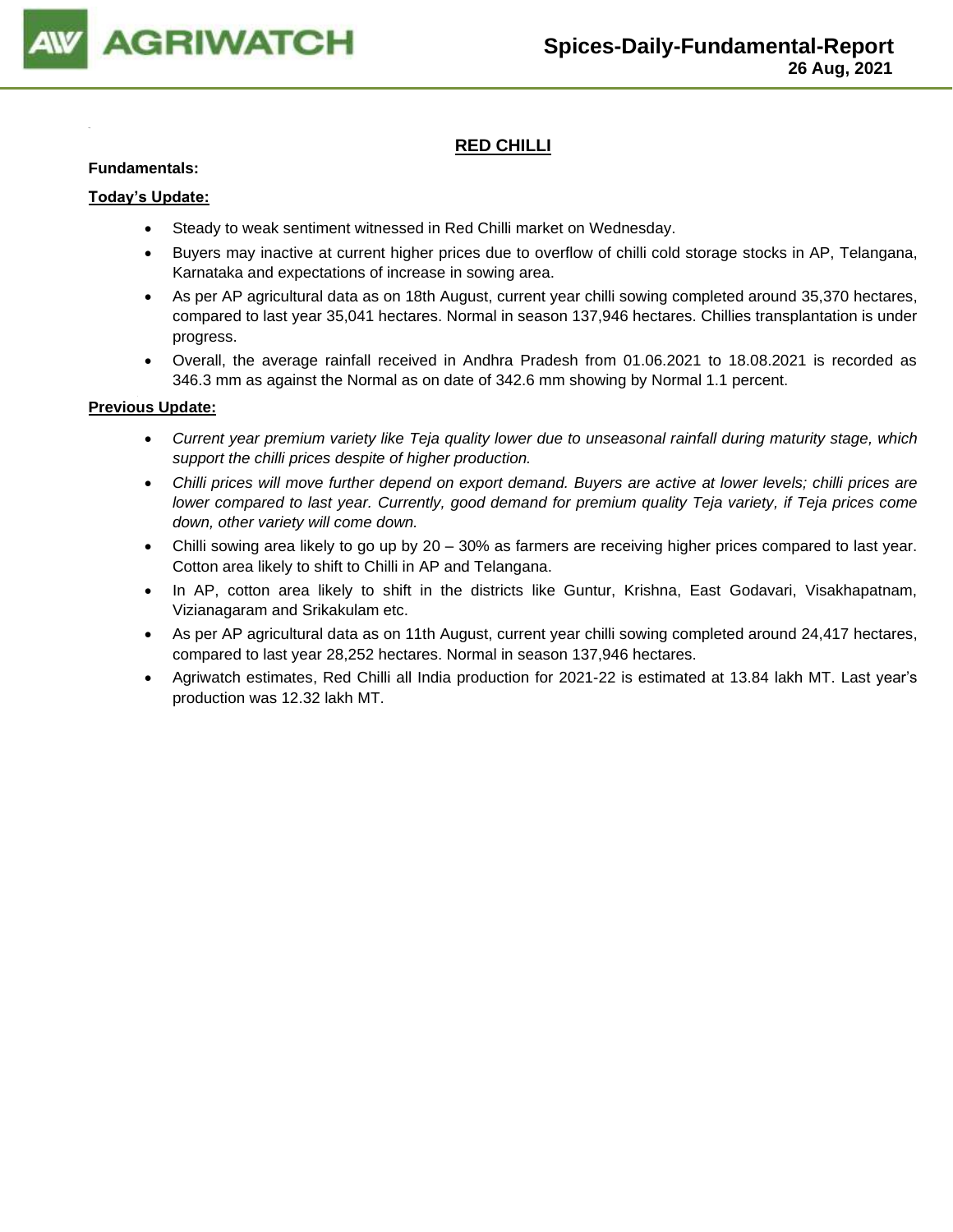

|                       |                            | Red Chilli Spot Market Prices(Loose): (Rs/Qtl) |               |             |           |             |                |
|-----------------------|----------------------------|------------------------------------------------|---------------|-------------|-----------|-------------|----------------|
|                       |                            |                                                | $25 -$        | 25-Aug-     | 24-Aug-   | 24-Aug-     |                |
| <b>State</b>          | <b>Centre</b>              | Grade                                          | <b>Aug-21</b> | 21          | 21        | 21          | Change         |
|                       |                            |                                                | Low           | <b>High</b> | Low       | <b>High</b> |                |
|                       |                            | <b>NCDEX Quality</b>                           | 9500          | 10500       | 9500      | 10500       | <b>Unch</b>    |
|                       |                            | <b>LCA 334</b>                                 | 10500         | 11500       | 10500     | 11500       | <b>Unch</b>    |
|                       |                            | Teja                                           | 14000         | 15000       | 14000     | 15300       | $-300$         |
|                       | Guntur<br><b>Benchmark</b> | No. 273                                        | 13000         | 14000       | 13000     | 14000       | <b>Unch</b>    |
| <b>Andhra Pradesh</b> |                            | No. 5                                          | 13000         | 14000       | 13000     | 14000       | <b>Unch</b>    |
|                       | market                     | Fatki                                          | 6000          | 9000        | 6000      | 9000        | <b>Unch</b>    |
|                       |                            | Byadgi                                         | 15000         | 16000       | 15000     | 16000       | <b>Unch</b>    |
|                       |                            | <b>US 341</b>                                  | 13000         | 14500       | 13000     | 14500       | <b>Unch</b>    |
|                       |                            | Denvor Delux                                   | 13500         | 14000       | 13500     | 14000       | <b>Unch</b>    |
|                       |                            | Indam <sub>5</sub>                             | 13000         | 14000       | 13000     | 14000       | <b>Unch</b>    |
|                       |                            | Teja                                           | 12500         | 14800       | 12800     | 15100       | $-300$         |
|                       |                            | Wonder Hot                                     | 13400         | 15100       | 13400     | 15100       | <b>Unch</b>    |
| Telangana             | Warangal                   | 341                                            | 12600         | 14100       | 12900     | 14300       | $-200$         |
|                       |                            | Denvor Delux                                   | 12500         | 13600       | 12300     | 13900       | $-300$         |
|                       |                            | Paprika                                        | <b>NA</b>     | <b>NA</b>   | <b>NA</b> | <b>NA</b>   |                |
|                       |                            | Fatki                                          | 6000          | 8500        | 5900      | 8300        | 200            |
|                       | Khammam                    | Teja (Cold storage)                            | 12500         | 15000       | 12500     | 15000       | <b>Unch</b>    |
|                       |                            | Teja (Non cold storage)                        | <b>NA</b>     | <b>NA</b>   | <b>NA</b> | <b>NA</b>   |                |
|                       |                            | No. 12                                         | <b>NA</b>     | <b>NA</b>   | <b>NA</b> | <b>NA</b>   |                |
|                       |                            | <b>Indu 2070</b>                               | 13000         | 14000       | 14000     | 15500       | $-1500$        |
| <b>Madhya Pradesh</b> | <b>Bedia</b>               | Fatki                                          | 7500          | 8500        | 7500      | 9000        | $-500$         |
|                       |                            | Jhankar                                        | 10000         | 11000       | 10000     | 12000       | $-1000$        |
|                       |                            | Ganesh                                         | <b>NA</b>     | <b>NA</b>   | <b>NA</b> | <b>NA</b>   |                |
|                       |                            | Teja(Khamam)                                   | 17000         | 17500       | 17000     | 17500       | <b>Unch</b>    |
|                       |                            | M.P. MacoTeja                                  | <b>NA</b>     | <b>NA</b>   | <b>NA</b> | <b>NA</b>   |                |
|                       |                            | Pala 12                                        | <b>NA</b>     | <b>NA</b>   | <b>NA</b> | <b>NA</b>   |                |
| Delhi                 | <b>New Delhi</b>           | <b>LCA 334</b>                                 | <b>NA</b>     | <b>NA</b>   | <b>NA</b> | <b>NA</b>   | $\blacksquare$ |
|                       |                            | Fatki                                          | <b>NA</b>     | <b>NA</b>   | <b>NA</b> | <b>NA</b>   |                |
|                       |                            | Packing                                        | <b>NA</b>     | <b>NA</b>   | <b>NA</b> | <b>NA</b>   | $\blacksquare$ |
|                       |                            | Dabbi                                          | <b>NA</b>     | <b>NA</b>   | <b>NA</b> | NA          |                |
|                       |                            | Guntur                                         | <b>NA</b>     | <b>NA</b>   | <b>NA</b> | NA          | $\blacksquare$ |
|                       |                            | Kaddi                                          | <b>NA</b>     | <b>NA</b>   | <b>NA</b> | NA          |                |
|                       |                            | Dabbi Dlx Local                                | <b>NA</b>     | <b>NA</b>   | <b>NA</b> | <b>NA</b>   | $\blacksquare$ |
|                       |                            | Dabbi Medium Best (Local)                      | NA            | <b>NA</b>   | NA        | NA          |                |
|                       |                            | Dabbi Best (Bellary)                           | <b>NA</b>     | <b>NA</b>   | <b>NA</b> | <b>NA</b>   |                |
| Karnataka             | <b>Byadgi</b>              | <b>KDL Deluxe (Local)</b>                      | NA            | <b>NA</b>   | NA        | NA          |                |
|                       |                            | <b>KDL Deluxe (Bellary)</b>                    | <b>NA</b>     | <b>NA</b>   | <b>NA</b> | <b>NA</b>   |                |
|                       |                            | <b>KDL Best(Local)</b>                         | <b>NA</b>     | <b>NA</b>   | <b>NA</b> | <b>NA</b>   |                |
|                       |                            | <b>KDL Best(Bellary)</b>                       | <b>NA</b>     | <b>NA</b>   | <b>NA</b> | <b>NA</b>   |                |
|                       |                            | <b>KDL Medium</b>                              | NA            | NA          | NA        | NA          |                |
|                       |                            | Denvor Deluxe                                  | <b>NA</b>     | <b>NA</b>   | <b>NA</b> | <b>NA</b>   | $\blacksquare$ |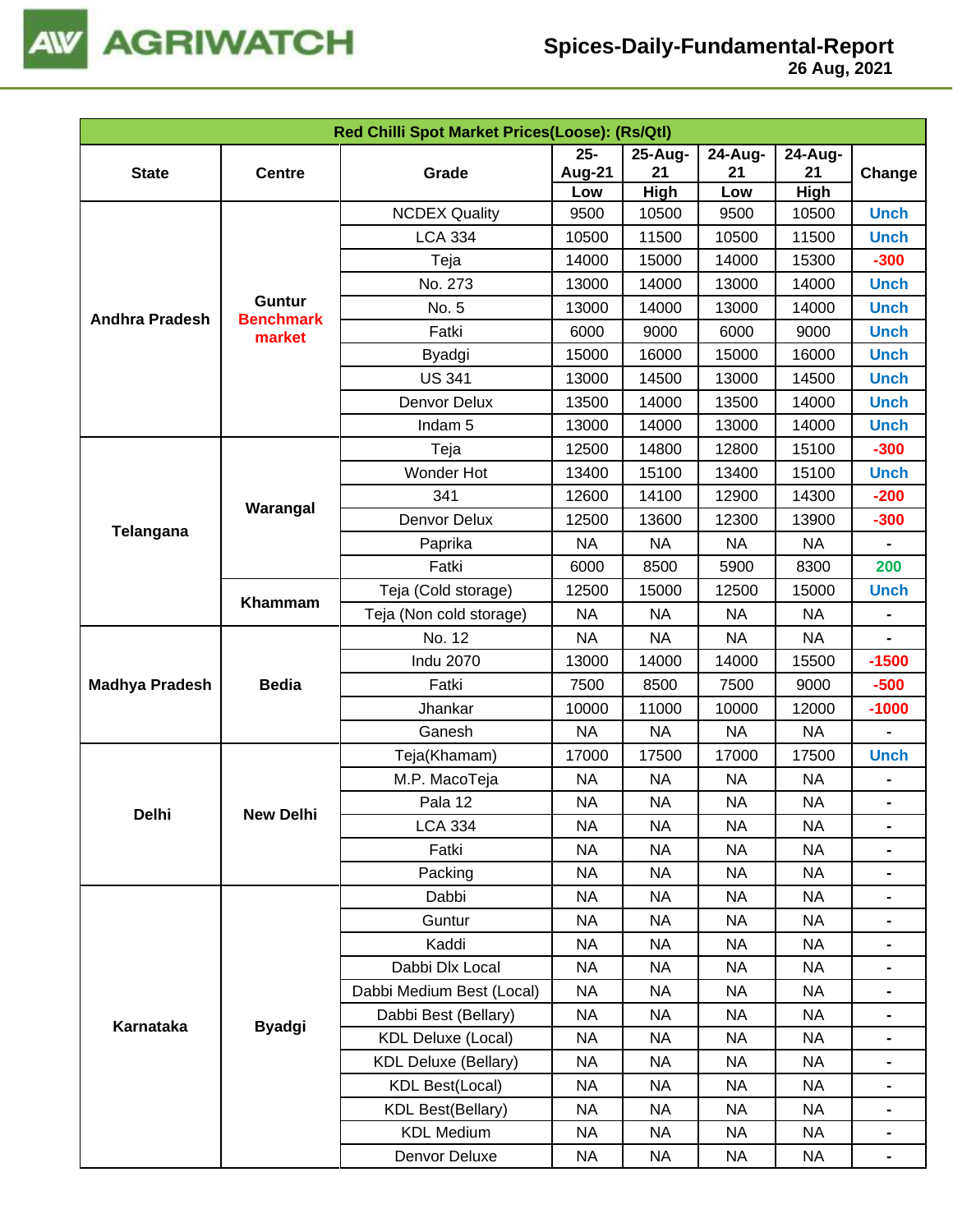

 **26 Aug, 2021**

|                                                                  |                | 2043                          | <b>NA</b> | <b>NA</b> | <b>NA</b> | <b>NA</b> |             |  |  |  |
|------------------------------------------------------------------|----------------|-------------------------------|-----------|-----------|-----------|-----------|-------------|--|--|--|
|                                                                  |                | 5531                          | <b>NA</b> | <b>NA</b> | <b>NA</b> | NA        |             |  |  |  |
|                                                                  |                | C <sub>5</sub>                | NA.       | NA.       | <b>NA</b> | NA.       |             |  |  |  |
|                                                                  |                | <b>KDL Fatki</b>              | NA.       | <b>NA</b> | <b>NA</b> | NA        |             |  |  |  |
|                                                                  |                | Seed Fatki                    | NA.       | <b>NA</b> | <b>NA</b> | NA.       |             |  |  |  |
| Arrivals & Off-take in bags (1 bag = 45 Kg), (1 bag = $38Kgs$ )* |                |                               |           |           |           |           |             |  |  |  |
| <b>State</b>                                                     | <b>Centre</b>  | <b>Parameter</b>              |           | 25-Aug-21 |           | 24-Aug-21 |             |  |  |  |
| <b>Andhra Pradesh</b>                                            | Guntur         | Arrivals                      | 60000     |           | 80000     |           | $-20000$    |  |  |  |
|                                                                  |                | Off-take<br>35000             |           | 40000     |           | $-5000$   |             |  |  |  |
|                                                                  | Warangal       | Arrivals                      | 6000      |           | 7000      |           | $-1000$     |  |  |  |
| Telangana                                                        | <b>Khammam</b> | Arrivals (Cold storage) *     |           | 8000      |           | 8000      | <b>Unch</b> |  |  |  |
|                                                                  |                | Arrivals (Non cold storage) * | <b>NA</b> |           | <b>NA</b> |           |             |  |  |  |
| Karnataka                                                        | <b>Byadgi</b>  | Arrivals                      | NA        |           | <b>NA</b> |           |             |  |  |  |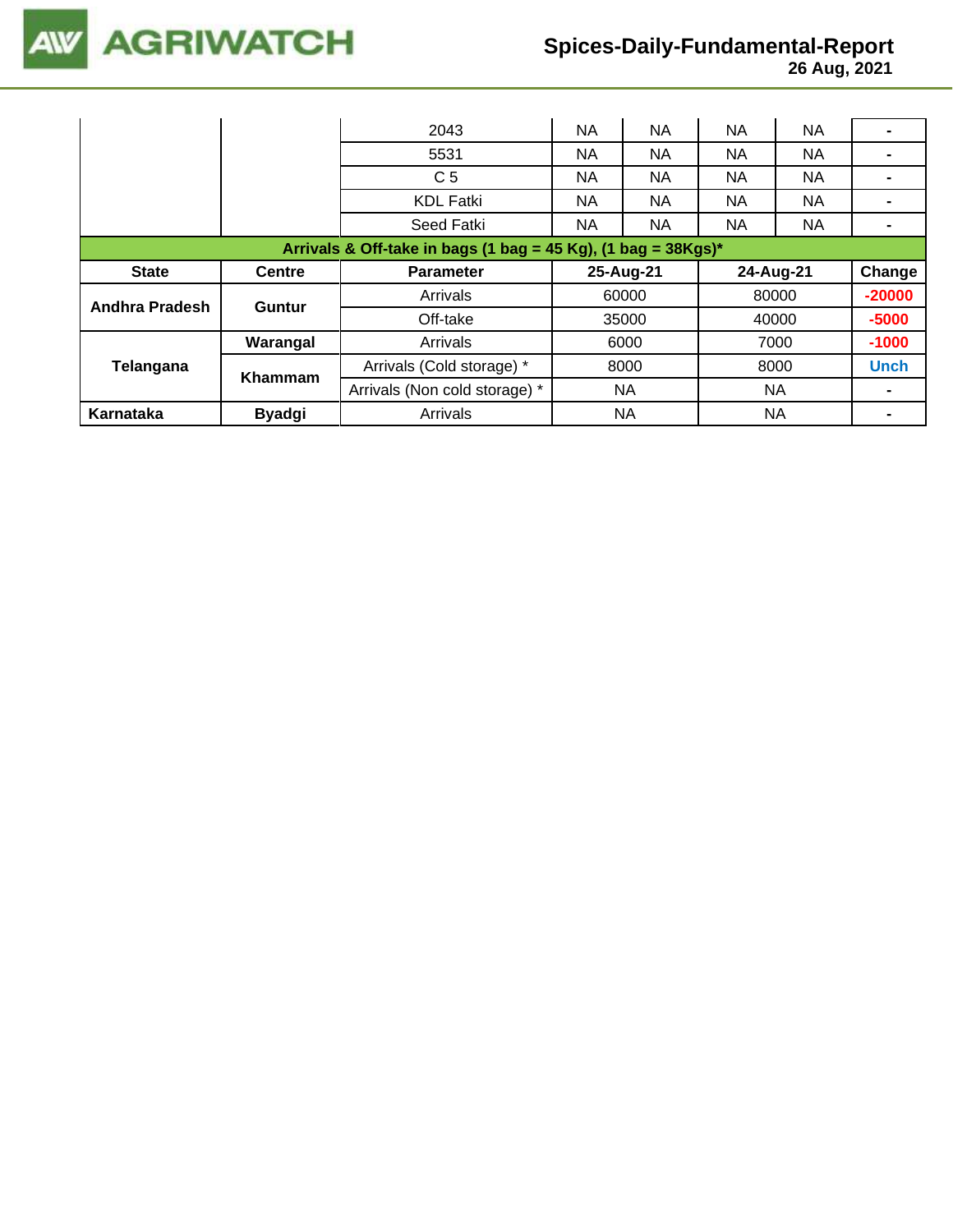

## **TURMERIC**

#### **Fundamentals: Today's Update:**

- Steady to firm sentiment witnessed in the Turmeric spot market on Wednesday.
- As per AP agricultural data as on 18th Aug, current year Turmeric sowing completed around 10,575 hectares, compared to last year 10,866 hectares. Normal in season 19,551 hectares.

- In Maharashtra Sangli and Karnataka Belgaum district, Turmeric standing crop submerged due to recent flood. Around 10 to 12% area affected. However, overall area likely to increase current year in AP, Telangana, some parts of Maharashtra and Tamil Nadu.
- *Festive demand likely to start from September onwards may support prices from lower levels.*
- For the 2021-22 marketing period, Agriwatch expected 0.62 lakh MT ending stocks (with increasing exports and domestic consumption), which is lower than 0.98 lakh MT from last year, likely to support prices from the current level.

|                       |                         | <b>Turmeric Spot Market Prices (Loose): (Rs/Qtl)</b> |           |                 |                |
|-----------------------|-------------------------|------------------------------------------------------|-----------|-----------------|----------------|
| <b>State</b>          | <b>Centre</b>           | Grade                                                | 25-Aug-21 | 24-Aug-21       | Change         |
|                       |                         | Nizam quality                                        | 7600      | 7500            | 100            |
|                       | <b>Nizamabad</b>        | Double polish finger                                 | 8300      | 8200            | 100            |
| Telangana             | <b>Benchmark market</b> | Gattah (unpolished)                                  | 6800      | 6700            | 100            |
|                       |                         | Gattah (double polished)                             | 7500      | 7400            | 100            |
|                       | Warangal                | Finger                                               | 6200      | 6200            | <b>Unch</b>    |
|                       |                         | Round                                                | 5800      | 5800            | <b>Unch</b>    |
|                       |                         | Finger                                               | 7200      | 7200            | <b>Unch</b>    |
|                       | <b>Erode</b>            | Gattah                                               | 6700      | 6700            | <b>Unch</b>    |
|                       |                         | Sellem                                               | 7600      | 7600            | <b>Unch</b>    |
| <b>Tamil Nadu</b>     | Coimbatore              | <b>Bulb</b>                                          | <b>NA</b> | <b>NA</b>       |                |
|                       |                         | Finger                                               | <b>NA</b> | $\overline{NA}$ |                |
|                       | <b>Salem</b>            | <b>Bulb</b>                                          | <b>NA</b> | <b>NA</b>       |                |
|                       |                         | Finger                                               | <b>NA</b> | <b>NA</b>       | $\blacksquare$ |
|                       |                         | <b>Bulb</b>                                          | 6100      | 6100            | <b>Unch</b>    |
| <b>Andhra Pradesh</b> | Duggirala               | Bilty                                                | 6649      | 6649            | <b>Unch</b>    |
|                       |                         | Finger                                               | 6100      | 6100            | <b>Unch</b>    |
|                       |                         | Bilty                                                | 6649      | 6649            | <b>Unch</b>    |
|                       |                         | Rajpuri/Salem Finger                                 | 9500      | 9500            | <b>Unch</b>    |
|                       | Sangli                  | Rajpuri Medium                                       | 8700      | 8700            | <b>Unch</b>    |
|                       |                         | DesiKadappa                                          | 7500      | 7500            | <b>Unch</b>    |
|                       |                         | Salem Powder                                         | 8300      | 8300            | <b>Unch</b>    |
| <b>Maharashtra</b>    |                         | Mini Salem                                           | 7300      | 7300            | <b>Unch</b>    |
|                       | <b>Basmat</b>           | Super Salem                                          | 8300      | 8300            | <b>Unch</b>    |
|                       |                         | <b>Gattah Powder</b>                                 | 7800      | 7800            | <b>Unch</b>    |
|                       |                         | <b>Gattah Premium</b>                                | 7000      | 7000            | <b>Unch</b>    |
|                       |                         | <b>Turmeric Finger Polished</b>                      | 7400      | 7400            | <b>Unch</b>    |
|                       | <b>Nanded</b>           | <b>Turmeric Bulb Polished</b>                        | 6700      | 6700            | <b>Unch</b>    |
|                       |                         | <b>Turmeric Mix</b>                                  | 7000      | 7000            | <b>Unch</b>    |
|                       |                         | Gattah                                               | 8200      | 8200            | <b>Unch</b>    |
| <b>Delhi</b>          | <b>Delhi</b>            | Mini Salem                                           | 9600      | 9600            | <b>Unch</b>    |
|                       |                         | Finger Single Polished                               | 8300      | 8300            | <b>Unch</b>    |
|                       |                         | <b>Finger Double Polished</b>                        | 9000      | 9000            | <b>Unch</b>    |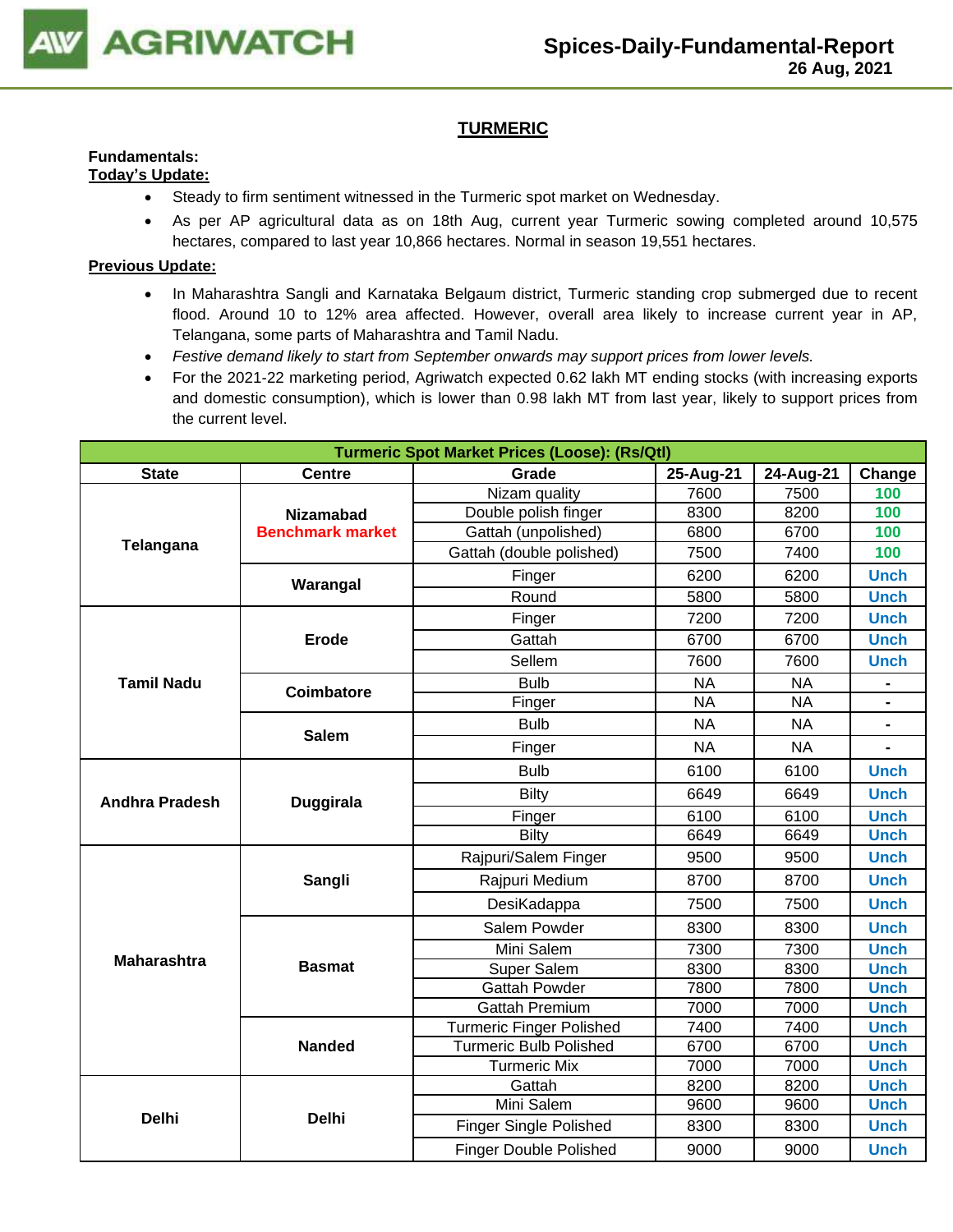

 **26 Aug, 2021**

| <b>State</b>          |                  | Arrival & Off-take in bags $*(1 \text{ bag} = 75 \text{ Kg}),\#(1 \text{ bag} = 60 \text{ Kg})$ |           |           |                      |
|-----------------------|------------------|-------------------------------------------------------------------------------------------------|-----------|-----------|----------------------|
|                       | <b>Centre</b>    | <b>Parameter</b>                                                                                | 25-Aug-21 | 24-Aug-21 | Change               |
|                       | <b>Nizamabad</b> | Arrival                                                                                         | 2500      | 2500      | <b>Unch</b>          |
| Telangana             |                  | Off-take                                                                                        | 2500      | 2500      | <b>Unch</b>          |
|                       | Warangal         | Arrival                                                                                         | 200       | 200       | <b>Unch</b>          |
|                       | Erode            | <b>Arrival</b>                                                                                  | 3300      | 3000      | 300                  |
| Tamil Nadu            |                  | Off-take                                                                                        | 3300      | 3000      | 300                  |
|                       | Coimbatore       | Arrival                                                                                         | NA.       | NA.       |                      |
|                       | <b>Salem</b>     | Arrival*                                                                                        | <b>NA</b> | NA        | -                    |
| <b>Andhra Pradesh</b> | <b>Duggirala</b> | Arrival*                                                                                        | 400       | 600       | $-200$               |
|                       | Sangli           | Arrival#                                                                                        | NA.       | NA.       | $\blacksquare$       |
| <b>Maharashtra</b>    | <b>Basmat</b>    | Arrival*                                                                                        | 2500      | 3000      | $-500$               |
|                       | <b>Nanded</b>    | <b>Arrival</b>                                                                                  | 2500      | 3000      | $-500$               |
|                       |                  |                                                                                                 |           |           | <b>Arrival * Qtl</b> |

### **NCDEX-FUTURES MARKET**

| Turmeric        |       |      |      |      |              |               |             |        |           |
|-----------------|-------|------|------|------|--------------|---------------|-------------|--------|-----------|
| <b>Contract</b> | +/-\$ | Open | High | Low  | <b>Close</b> | <b>Volume</b> | Vol. Change | Οl     | OI Change |
| Sep-21          | 418   | 8366 | 8750 | 8320 | 8680         | 8.100         | 8.065       | 12.940 | 12,790    |
| <b>Oct-21</b>   | 398   | 8500 | 8862 | 8500 | 8760         | .850          | $-1.630$    | .520   | $-11,580$ |
| <b>Nov-21</b>   |       | 8462 | 8462 | 8462 | 8462         |               | -130        |        | -125      |

| <b>Spread</b> | <b>Sep-21</b> | <b>Oct-21</b> | <b>Nov-21</b> |
|---------------|---------------|---------------|---------------|
| <b>Basis</b>  | $-1080$       |               |               |
| Sep-21        |               | 80            |               |
| <b>Oct-21</b> |               |               | $-298$        |

NB: Spot prices used for spread calculation is the basis Nizamabad for Nizam grade. Basis = Spot prices– Near month futures.

#### **NCDEX- STOCK POSITION**

| <b>Stocks</b>    | <b>Demat</b> | <b>In-Process</b>        | Total         |
|------------------|--------------|--------------------------|---------------|
|                  | 24.08.2021   | 24.08.2021               | 24.08.2021    |
| Sangli           | 1391         |                          | 1391          |
| <b>Erode</b>     | $- -$        | $\overline{\phantom{a}}$ | $\sim$ $\sim$ |
| <b>Nizamabad</b> | 1373         |                          | 1373          |
| Warangal         | $- -$        | $- -$                    | $- -$         |

(**Quantity in MT)**

#### **NCDEX Turmeric EED Wise Stock Position (Qty in MT) on 23rd Aug, 2021**

| <b>EED</b>   | Sangli (Desi<br>Cuddapah) | <b>Sangli</b><br>(Rajapore) | <b>Nizamabad</b> | <b>Nizamabad</b><br>(Farmer Polished) | <b>Basmat</b><br>(Salem) | <b>Total</b> |
|--------------|---------------------------|-----------------------------|------------------|---------------------------------------|--------------------------|--------------|
| $10-Sep-21$  | $- -$                     | 89                          | 80               | $\sim$ $\sim$                         | $\sim$ $\sim$            | 169          |
| 10-0ct-21    | $- -$                     | 237                         | 777              | $\sim$ $\sim$                         | $\sim$ $\sim$            | 1014         |
| 10-Nov-21    | $- -$                     | 896                         | 190              | $\sim$ $\sim$                         | $\sim$ $\sim$            | 1086         |
| 10-Dec-21    | $\overline{\phantom{a}}$  | 169                         | 166              | $\overline{\phantom{a}}$              | $\sim$ $\sim$            | 335          |
| $10$ -Jan-22 | $- -$                     | $- -$                       | 160              | $\sim$ $\sim$                         | $\sim$ $\sim$            | 160          |
| <b>Total</b> | $- -$                     | 1391                        | 1373             | $\overline{\phantom{a}}$              | $\sim$                   | 2764         |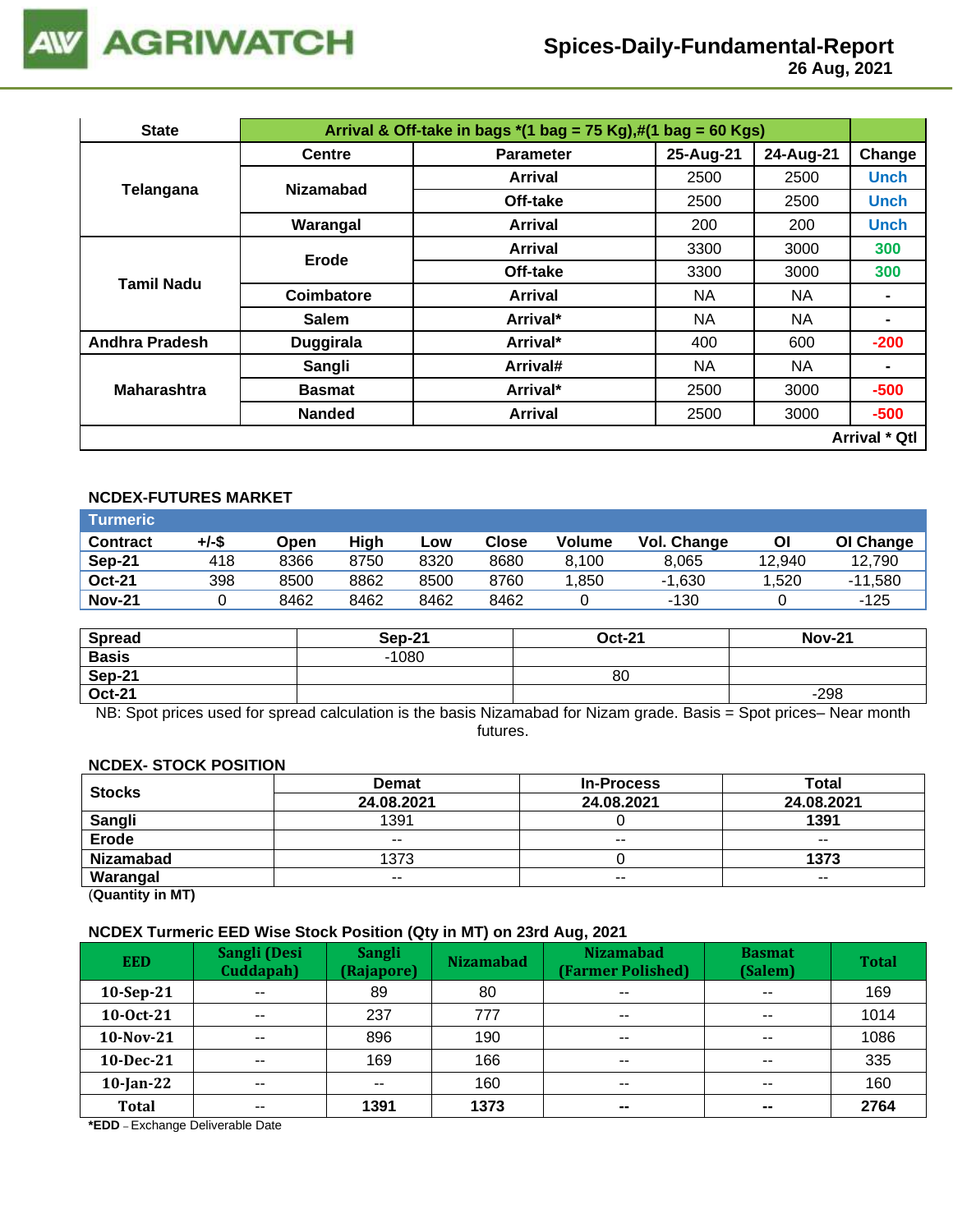

## **BLACK PEPPER**

## **Fundamentals:**

## **Today's Update:**

- Steady sentiment witnessed in the Black pepper market on Wednesday.
- Vietnam Pepper prices today (August 25) adjusted down in some scattered localities. Currently, the lowest price of 74,000 VND/kg is recorded in Gia Lai province. Specifically, Gia Lai province adjusted down 1,000 VND/kg, currently trading at 74,000 VND/kg. This is also the lowest price at the moment. After reducing by 500 dong/kg compared to yesterday, Dong Nai province bought pepper to 74,500 dong/kg. The remaining provinces did not record any new changes today. Currently, the highest price is still 79,000 VND/kg available in Ba Ria - Vung Tau province.
- As per VPA, the Southeast and the Central Highlands are the two key regions for pepper development in the country. In these two areas, each cycle of pepper prices increased to a peak of 220,000 VND/kg, causing people to rush to grow pepper. But pepper prices also hit the bottom last year, at VND34,000/kg, prompting households to cut them all down to plant other crops. And now, when pepper prices start to fluctuate and increase to 76,000 - 77,000 VND/kg, people are starting to plant new ones.
- Vietnam pepper from 2016 to the end of 2020, prices plummeted, sometimes only 34,000 VND/kg, households cut down pepper trees and switched to other crops, causing the area of pepper trees to decrease rapidly. Compared to 2016, Binh Phuoc now has 15,889 ha (down 563 ha) and the same situation also occurs in many other localities, such as: Dong Nai reduced by 1,638 ha to 12,000 ha, Ba Ria - Vung Tau reduced by 2,000 ha to 11,000 ha and Gia Lai decreased by 2,649 ha to 13,673.2 ha. Accompanied by a decrease in productivity, due to lack of care, pepper reduces both yield and quality.
- Although the actual pepper area (130,000 Ha.) has far exceeded the planned area (50,000 Ha.), but due to the increase in pepper prices, people continue to plant new ones.

- Malaysia's pepper supply will remain low and decrease in the next two years. In particular, the output of white pepper is narrower than that of black pepper because the production process takes more time.
- According to VPA, black pepper in the first half of 2021, exports of black pepper reached 118.54 thousand tons, down 11.2% in volume, but up 38.3% in value over the same period last year. 2020. In which, the amount of black pepper exported to many main markets reported, such as: China, India, Egypt, Germany, Russia.
- World pepper market likely to be active in coming days due to an increase in demand after lockdown and reduced supplies from Brazil and Vietnam as a result of lower production.
- In Brazil, the second pepper harvest is expected to begin in late August and early September with an output of about 25,000 tons. Although the delivery in this country is faster, the purchase price is higher than in Vietnam.
- World pepper market will be active in the third quarter of 2021 due to an increase in demand after the US and European countries relax social distancing measures. Pepper prices are expected to stay high due to reduced supplies from Brazil, Indonesia and Vietnam, as per VPA.
- *As per trade information, Sri Lankan pepper production will increase by 25% in 2021 to 25,000 tons. Meanwhile, Sri Lanka's domestic pepper consumption is reported at only 12,000 tons. Therefore, the possibility of a large amount of Sri Lankan pepper imported into India is very high and put cap on prices.*
- *As per trade information, the amount of Sri Lankan pepper entered the domestic market from January to April 2021 was 4,000 tons, the highest level recorded in the past three years.*
- According to VPA, Vietnam's pepper exports in June 2021 reached 34,000 tons, worth \$120 million, up 21.6% in volume and 25.2% in value compared to May 2021. compared to June 2020 increased by 68.5% in volume and 156.9 % in value.
- In Malaysia, pepper farmers are now almost unable to harvest and sell their products to the market, even though it is the main time, due to the complicated harvest developments of the pandemic. In Brazil, pepper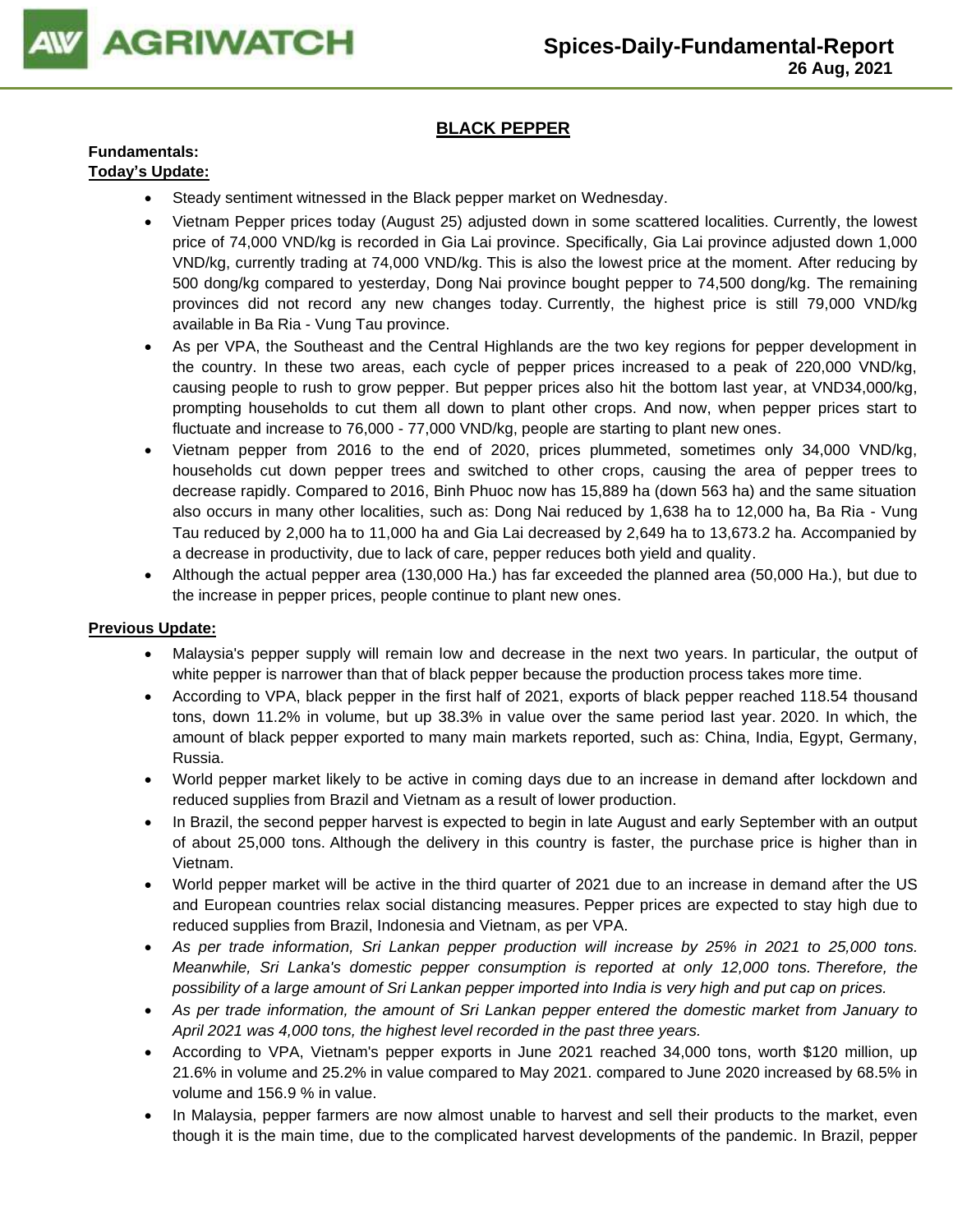production is forecast to decline sharply in 2021 as the country is likely to face a severe drought from June to September. This is forecast to be the worst drought in 91 years.

- According to the International Pepper Organization (IPC), Vietnam's 2021 pepper harvest will reach 180,000 MT, down 40,000 tons compared to the previous forecast, and 60,000 tons lower (down 25%) compared to with the 2020 harvest.
- According to International Pepper Organization (IPC), in 2021, global pepper production is expected to reach 555 thousand tons, down 21 thousand tons compared to 2020 (576 thousand tons).
- Global pepper exports in 2020 recorded a slight increase of 2% at 481 thousand tons. The top three exporters are Vietnam, Brazil and Indonesia with a total market share of 89%.

|              |                                         |  |                                  |  |                          |                  | <b>Black Pepper Spot Market Prices (Loose): (Rs/Qtl)</b> |  |                    |             |
|--------------|-----------------------------------------|--|----------------------------------|--|--------------------------|------------------|----------------------------------------------------------|--|--------------------|-------------|
| <b>State</b> |                                         |  | <b>Centre</b>                    |  | Grade                    |                  | 25-Aug-21                                                |  | 24-Aug-21          | Change      |
|              |                                         |  | Kochi<br><b>Benchmark market</b> |  | Ungarbled                |                  | 39900                                                    |  | 39800              | 100         |
|              | Kerala                                  |  |                                  |  |                          | Garbled<br>41900 |                                                          |  | 41800              | 100         |
| Karnataka    |                                         |  | Chikkamagaluru                   |  | Ungarbled                |                  | 40500                                                    |  | 40500              | <b>Unch</b> |
| <b>Delhi</b> |                                         |  | <b>New Delhi</b>                 |  | Unpolished               |                  | 43500                                                    |  | 43500              | <b>Unch</b> |
|              |                                         |  |                                  |  | Number 11.5              |                  | 46000                                                    |  | 46000              | <b>Unch</b> |
|              |                                         |  |                                  |  |                          |                  | <b>Arrivals &amp; Off-take in Tons</b>                   |  |                    |             |
| <b>State</b> |                                         |  | <b>Centre</b>                    |  | <b>Parameter</b>         |                  | 25-Aug-21                                                |  | 24-Aug-21          | Change      |
|              |                                         |  |                                  |  | Arrivals                 |                  | 9                                                        |  | 16                 | -7          |
| Kerala       |                                         |  | Kochi                            |  |                          | Off-take         |                                                          |  | 16                 | -7          |
|              | <b>Black Pepper FOB Prices (USD/MT)</b> |  |                                  |  |                          |                  |                                                          |  |                    |             |
| <b>Dota</b>  | <b>Brazil</b>                           |  | ex Kochi                         |  | Lampung<br>$l$ ndanaaia) |                  | Kuching (Sarawak,                                        |  | <b>Ho Chi Minh</b> | Ho Chi      |

| <b>Brazil</b><br><b>Date</b> |                 | ex Kochi     | Lanpung<br>(Indonesia) | Kuching (Sarawak,     | <b>Ho Chi Minh</b> | Ho Chi             |
|------------------------------|-----------------|--------------|------------------------|-----------------------|--------------------|--------------------|
|                              | <b>ASTA 570</b> | (India) ASTA | <b>ASTA 570</b>        | <b>Malaysia) ASTA</b> | (Vietnam) 500g/l   | <b>Minh 550g/l</b> |
| 16/08/21                     | 3950            | 5580         | 3934                   | 5830                  | 4050               | 4150               |
| 17/08/21                     | 3950            | 5578         | 3934                   | 5830                  | 4050               | 4150               |
| 18/08/21                     | 3950            | 5601         | 3934                   | 5830                  | 4050               | 4150               |
| 19/08/21                     | 3950            | 5609         | 3925                   | 5830                  | 4050               | 4150               |
| 20/08/21                     | 3950            | 5609         | 3912                   | 5830                  | 4050               | 4150               |
| 23/08/21                     | 3950            | 5626         | 4084                   | 5830                  | 4050               | 4150               |
| 24/08/21                     | 3950            | 5637         | 4090                   | 5925                  | 4050               | 4150               |
| 25/08/21                     | 3950            | ٠            | 4086                   | 6020                  | 4025               | 4125               |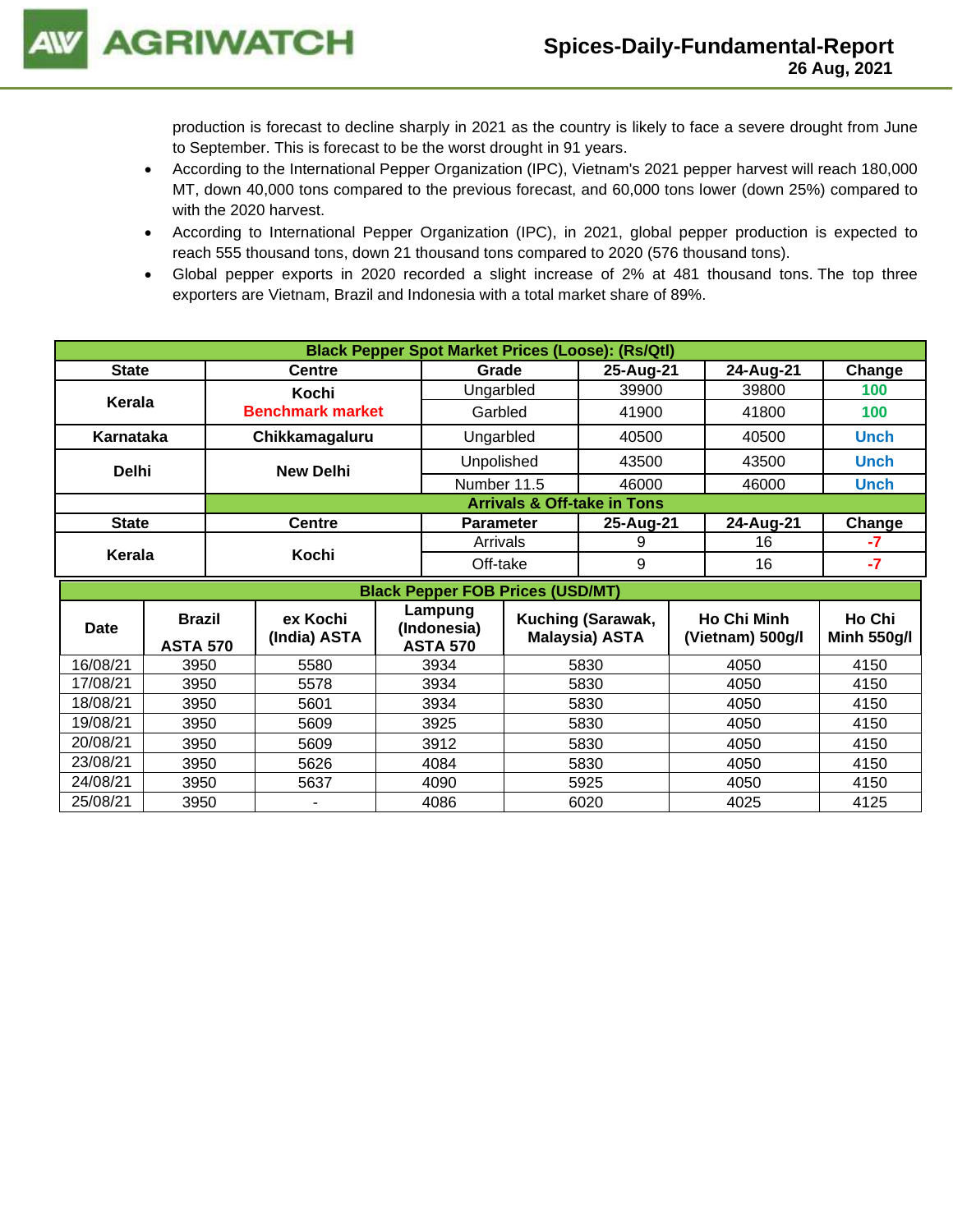

## **JEERA (CUMIN SEED)**

#### **Fundamentals: Today's Update:**

- Steady to firm sentiment witnessed in Jeera Unjha spot market on Wednesday.
- As we expected, buyers are active in the spot market from lower prices level. Festive demand likely to start from September. Farmers are only interested to releasing their produce at higher prices level.

- *As we expected earlier, domestic buyers and exporters reported active in the spot market from lower prices level.*
- Lower supply reported as farmers are only interested to releasing their stocks at higher prices level.
- Export demand continuing at the Unjha spot market.
- *As per the Agriwatch production estimate, Jeera production for 2021-22 (marketing period) is estimated at 391,801 MT (around 71 lakh bags each of 55 kg) compared to last year's 451,451 MT (82 lakh bags).*

|              |                          | Jeera (Cumin Seed) Spot Market Prices (Loose): (Rs/Qtl) |                                                                                                                                                                                                                                                                                                                                                                                                                                                                                                                                                     |           |                      |
|--------------|--------------------------|---------------------------------------------------------|-----------------------------------------------------------------------------------------------------------------------------------------------------------------------------------------------------------------------------------------------------------------------------------------------------------------------------------------------------------------------------------------------------------------------------------------------------------------------------------------------------------------------------------------------------|-----------|----------------------|
| <b>State</b> | <b>Centre</b>            | Grade                                                   | 25-Aug-21<br>24-Aug-21<br>Change<br>Local<br>13200<br>13000<br><b>NCDEX Quality</b><br>14200<br>14000<br>15000<br>14800<br>1% Singapore<br>13400<br>13400<br>2% Singapore<br>13150<br>13150<br>1 % European<br>13900<br>13900<br>2% European<br>13650<br>13650<br>Local<br>14000<br>7415<br>14000<br>13355<br>Local<br><b>NA</b><br><b>NA</b><br>Local<br>Local<br>14755<br>14005<br>15000<br>Local<br>14500<br>17000<br>15500<br>Local<br><b>NR</b><br><b>NR</b><br>Local<br>14500<br>14000<br>Local<br>Ganesh<br>15400<br>15400<br>16500<br>16500 |           |                      |
|              | Unjha                    |                                                         |                                                                                                                                                                                                                                                                                                                                                                                                                                                                                                                                                     |           | 200                  |
|              | <b>Benchmark market</b>  |                                                         |                                                                                                                                                                                                                                                                                                                                                                                                                                                                                                                                                     |           | 200                  |
|              |                          | Poojari type /Machine Cut                               |                                                                                                                                                                                                                                                                                                                                                                                                                                                                                                                                                     |           | 200                  |
|              |                          |                                                         |                                                                                                                                                                                                                                                                                                                                                                                                                                                                                                                                                     |           | <b>Unch</b>          |
|              | <b>Mundra Port (FoR)</b> |                                                         |                                                                                                                                                                                                                                                                                                                                                                                                                                                                                                                                                     |           | <b>Unch</b>          |
| Gujarat      |                          |                                                         |                                                                                                                                                                                                                                                                                                                                                                                                                                                                                                                                                     |           | <b>Unch</b>          |
|              |                          |                                                         |                                                                                                                                                                                                                                                                                                                                                                                                                                                                                                                                                     |           | <b>Unch</b>          |
|              | Rajkot                   |                                                         |                                                                                                                                                                                                                                                                                                                                                                                                                                                                                                                                                     |           | 6585                 |
|              | Patan                    |                                                         |                                                                                                                                                                                                                                                                                                                                                                                                                                                                                                                                                     |           | 645                  |
|              | <b>Dhrol</b>             |                                                         |                                                                                                                                                                                                                                                                                                                                                                                                                                                                                                                                                     |           |                      |
|              | Gondal                   |                                                         |                                                                                                                                                                                                                                                                                                                                                                                                                                                                                                                                                     |           | 750                  |
|              | Jodhpur                  |                                                         |                                                                                                                                                                                                                                                                                                                                                                                                                                                                                                                                                     |           | 500                  |
|              | <b>Merta City</b>        |                                                         |                                                                                                                                                                                                                                                                                                                                                                                                                                                                                                                                                     |           | 1500                 |
| Rajasthan    | <b>Nagaur</b>            |                                                         |                                                                                                                                                                                                                                                                                                                                                                                                                                                                                                                                                     |           |                      |
|              | <b>Anandpur Kalu</b>     |                                                         |                                                                                                                                                                                                                                                                                                                                                                                                                                                                                                                                                     |           | 500                  |
| <b>Delhi</b> | <b>New Delhi</b>         |                                                         |                                                                                                                                                                                                                                                                                                                                                                                                                                                                                                                                                     |           | <b>Unch</b>          |
|              |                          | Poojari type / Machine Cut                              |                                                                                                                                                                                                                                                                                                                                                                                                                                                                                                                                                     |           | <b>Unch</b>          |
|              |                          | Arrival & Off-take in bags (1 bag = 55 kg)              |                                                                                                                                                                                                                                                                                                                                                                                                                                                                                                                                                     |           |                      |
| <b>State</b> | <b>Centre</b>            | Parameter                                               | 25-Aug-21                                                                                                                                                                                                                                                                                                                                                                                                                                                                                                                                           | 24-Aug-21 | Change               |
|              | Unjha                    | Arrival                                                 | 17000                                                                                                                                                                                                                                                                                                                                                                                                                                                                                                                                               | 15000     | 2000                 |
|              |                          | Off-take                                                | 17000                                                                                                                                                                                                                                                                                                                                                                                                                                                                                                                                               | 15000     | 2000                 |
|              | Rajkot                   | Arrival*                                                | 900                                                                                                                                                                                                                                                                                                                                                                                                                                                                                                                                                 | 500       | 400                  |
| Gujarat      | Patan                    | Arrival*                                                | 107                                                                                                                                                                                                                                                                                                                                                                                                                                                                                                                                                 | 74        | 33                   |
|              | <b>Dhrol</b>             | Arrival*                                                | <b>NA</b>                                                                                                                                                                                                                                                                                                                                                                                                                                                                                                                                           | <b>NA</b> | $\blacksquare$       |
|              | Gondal                   | Arrival                                                 | 1824                                                                                                                                                                                                                                                                                                                                                                                                                                                                                                                                                | 2706      | $-882$               |
|              | Jodhpur                  | Arrival                                                 | 1200                                                                                                                                                                                                                                                                                                                                                                                                                                                                                                                                                | 800       | 400                  |
| Rajasthan    | <b>Merta City</b>        | Arrival                                                 | 3000                                                                                                                                                                                                                                                                                                                                                                                                                                                                                                                                                | 2000      | 1000                 |
|              | <b>Nagaur</b>            | Arrival                                                 | <b>NR</b>                                                                                                                                                                                                                                                                                                                                                                                                                                                                                                                                           | <b>NR</b> |                      |
|              | <b>Anandpur Kalu</b>     | Arrival                                                 | <b>NA</b>                                                                                                                                                                                                                                                                                                                                                                                                                                                                                                                                           | <b>NA</b> |                      |
|              |                          |                                                         |                                                                                                                                                                                                                                                                                                                                                                                                                                                                                                                                                     |           | <b>Arrival * Qtl</b> |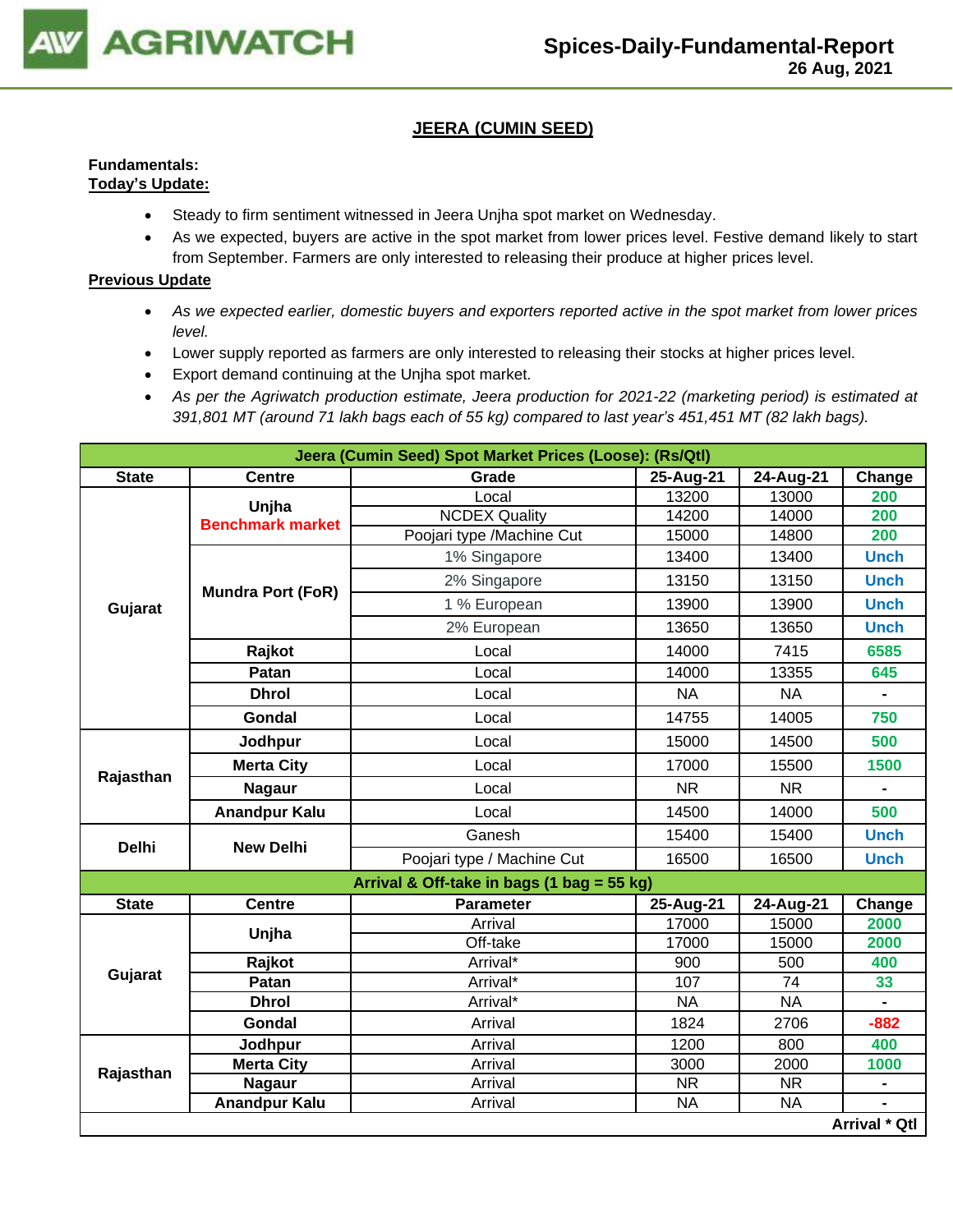#### **NCDEX-FUTURES MARKET**

|                 | <b>Jeera (Cumin Seed)</b> |       |       |       |              |        |             |       |           |  |  |  |
|-----------------|---------------------------|-------|-------|-------|--------------|--------|-------------|-------|-----------|--|--|--|
| <b>Contract</b> | +/-\$                     | Open  | High  | Low   | <b>Close</b> | Volume | Vol. Change | ΟI    | OI Change |  |  |  |
| Sep-21          | 110                       | 15535 | 15915 | 15450 | 15505        | 4.773  |             | 6.129 |           |  |  |  |
| <b>Oct-21</b>   | 170                       | 15865 | 16225 | 15800 | 15860        | 3.111  | 243         | 2.997 | $-3.330$  |  |  |  |
| <b>Nov-21</b>   | 380                       | 15920 | 16550 | 15545 | 16300        | 27     | $-813$      | 30    | $-1.320$  |  |  |  |

| <b>Spread</b> | <b>Sep-21</b> | <b>Oct-21</b> | <b>Nov-21</b> |
|---------------|---------------|---------------|---------------|
| <b>Basis</b>  | $-1305$       |               |               |
| <b>Sep-21</b> |               | 355           |               |
| <b>Oct-21</b> |               |               | 440           |

NB: Spread was done by taking Spot prices at Unjha or NCDEX Quality. Basis = Spot prices– Near month futures.

#### **NCDEX- STOCK POSITION**

|                                  | Demat      | <b>In-Process</b> | $\mathsf{Total}$ |  |
|----------------------------------|------------|-------------------|------------------|--|
| <b>Stocks</b>                    | 24.08.2021 | 24.08.2021        | 24.08.2021       |  |
| Jodhpur                          | $- -$      | $- -$             | --               |  |
| Uniha                            | 3566       | 30                | 3596             |  |
| $\overline{\phantom{a}}$<br>---- |            |                   |                  |  |

(**Quantity in MT)**

#### **NCDEX Jeera (Cumin Seed) EED Wise Stock Position Qty in MT on 23rd Aug, 2021**

| EED.         | <b>Jodhpur</b> | Unjha | <b>Total</b> |
|--------------|----------------|-------|--------------|
| 10-Sep-21    | $\sim$ $\sim$  | 557   | 557          |
| 10-Oct-21    | $- -$          | 2433  | 2433         |
| 10-Nov-21    | $- -$          | 329   | 329          |
| 10-Dec-21    | $- -$          | 186   | 186          |
| 10-Jan-22    | $\sim$ $\sim$  | 48    | 48           |
| 10-Feb-22    | $- -$          | 15    | 15           |
| <b>Total</b> | $- -$          | 3568  | 3568         |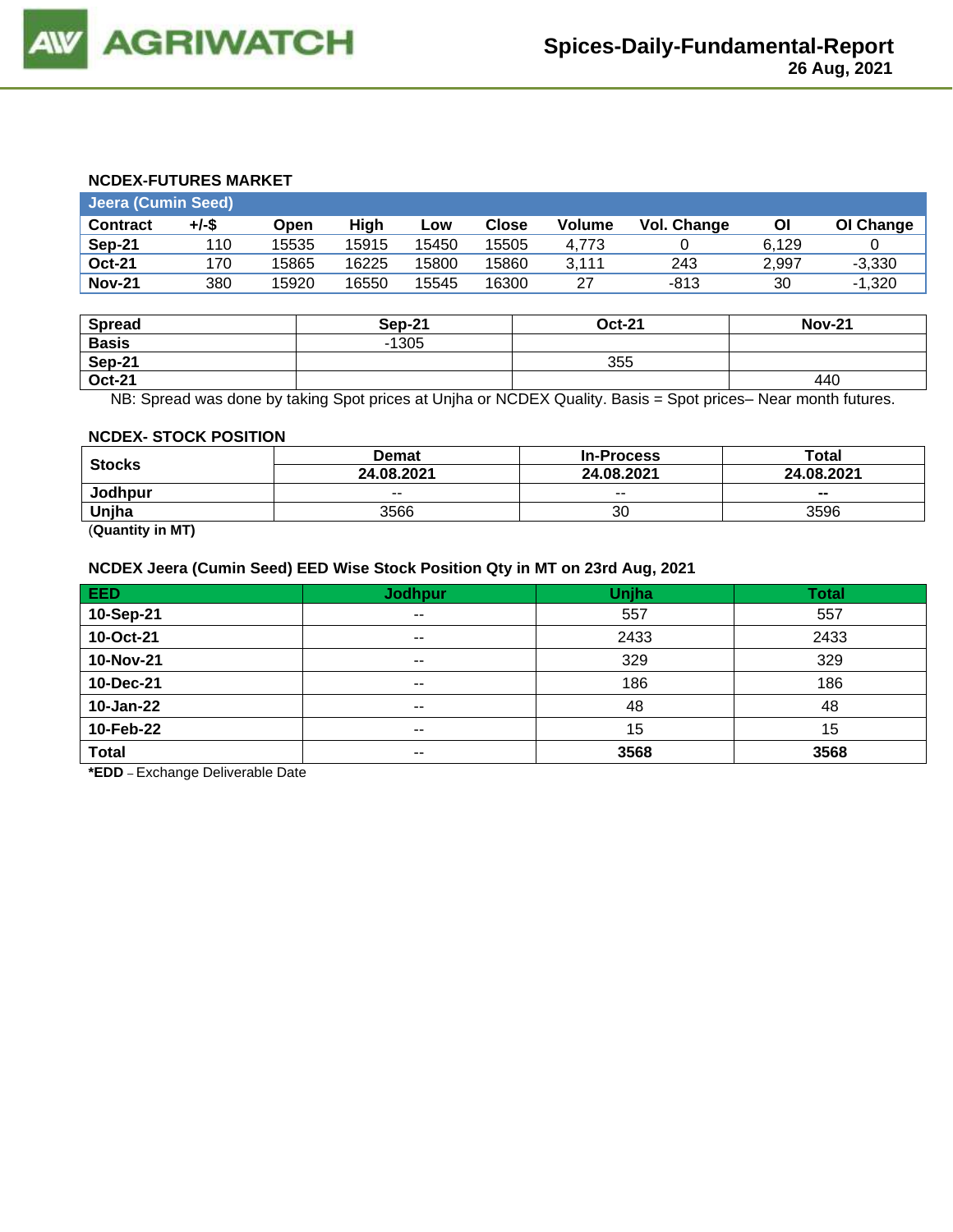

## **CARDAMOM**

#### **Fundamentals**

#### **Today's Update:**

- Steady to firm sentiment witnessed in Cardamom spot market on Wednesday.
- Lower supply reported as Cardamom planters are not interested to releasing their produce at lower level.

- India's production for the coming marketing year 2021-22 (which will start from August officially) expected better around 30,000 MT also put the cap on prices.
- Cardamom planters were received higher prices last two years, therefore, they are taking care of their plants and favourable weather condition, is the main reason for expecting good crop in the coming year.
- As we expected earlier, the new Cardamom supply pressurizes the prices from higher levels due to increased production.
- Agriwatch estimates for 2020-21, India's Cardamom production would be around 22,000 23,000 MT, due to favourable weather conditions. Last year it was 19,000 – 20,000 MT.

| <b>Small Cardamom Spot Market Prices (Loose): (Rs/Kg)</b> |                         |                                            |           |           |                |  |  |
|-----------------------------------------------------------|-------------------------|--------------------------------------------|-----------|-----------|----------------|--|--|
| <b>State</b>                                              | <b>Auction Price</b>    |                                            | 25-Aug-21 | 24-Aug-21 | Change         |  |  |
| Kerala                                                    | Sugandhagiri            | <b>Max price</b>                           | 1746      | 1481      | 265            |  |  |
|                                                           | <b>Benchmark market</b> | Avg. Price                                 | 1152      | 1120      | 32             |  |  |
|                                                           |                         | <b>Medium</b>                              | 1050      | 1050      | <b>Unch</b>    |  |  |
|                                                           |                         | 6.5 (Bold)                                 | 1150      | 1150      | <b>Unch</b>    |  |  |
| <b>Delhi</b>                                              | <b>New Delhi</b>        | 7 (Bold)                                   | 1400      | 1400      | <b>Unch</b>    |  |  |
|                                                           |                         | 7.5 (Bold)                                 | 1600      | 1600      | <b>Unch</b>    |  |  |
|                                                           |                         | 8 (Bold)                                   | 1900      | 1900      | <b>Unch</b>    |  |  |
|                                                           |                         | Large Cardamom Spot Market Prices: (Rs/Kg) |           |           |                |  |  |
|                                                           | Singtam                 | <b>Badadana</b>                            | <b>NA</b> | <b>NA</b> | ۰              |  |  |
| <b>Sikkim</b>                                             | Singtam                 | Chotadana                                  | <b>NA</b> | <b>NA</b> | -              |  |  |
|                                                           | Gangtok                 | <b>Badadana</b>                            | NA.       | <b>NA</b> | $\blacksquare$ |  |  |
|                                                           | Gangtok                 | Chotadana                                  | NA.       | <b>NA</b> | -              |  |  |
|                                                           | <b>Siliguri</b>         | <b>Badadana</b>                            | NA.       | <b>NA</b> |                |  |  |
| <b>West Bengal</b><br><b>Siliguri</b>                     |                         | Chotadana                                  | <b>NA</b> | <b>NA</b> |                |  |  |
| Arrival & Off-take in Kg                                  |                         |                                            |           |           |                |  |  |
| <b>State</b>                                              | <b>Parameter</b>        | <b>Centre</b>                              | 25-Aug-21 | 24-Aug-21 | Change         |  |  |
| Kerala                                                    | Sugandhagiri            | <b>Arrivals</b>                            | 40145     | 78057     | $-37913$       |  |  |
|                                                           |                         | Off-take                                   | 38995     | 73882     | $-34887$       |  |  |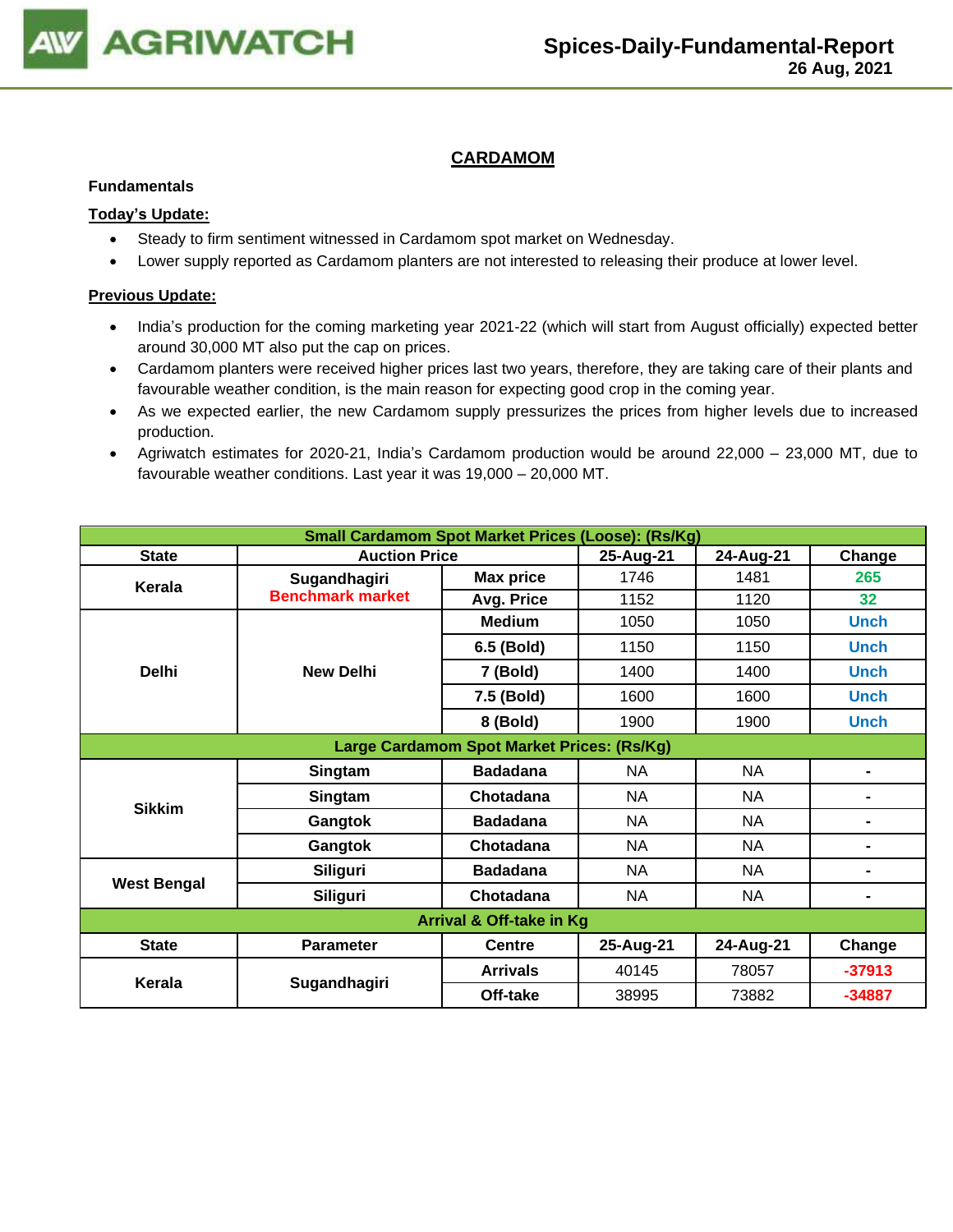

## **MCX-FUTURES MARKET**

| <b>Cardamom</b> |          |                          |       |       |              |                          |             |       |           |
|-----------------|----------|--------------------------|-------|-------|--------------|--------------------------|-------------|-------|-----------|
| <b>Contract</b> | $+/-$ \$ | Open                     | High  | Low   | <b>Close</b> | Volume                   | Vol. Change | Οl    | OI Change |
| <b>Sep-21</b>   | $- -$    | $\sim$ $\sim$            | $- -$ | $- -$ | $-$          | $\overline{\phantom{a}}$ | $- -$       | $- -$ | $- -$     |
| <b>Oct-21</b>   | $- -$    | $-$                      | $- -$ | $- -$ | $-$          | $\overline{\phantom{a}}$ | $- -$       | $- -$ | $- -$     |
| <b>Nov-21</b>   | $- -$    | $\overline{\phantom{a}}$ | $- -$ | $- -$ | $- -$        | $\overline{\phantom{a}}$ | $- -$       | $- -$ | $- -$     |

| <b>Spread</b> | <b>Sep-21</b>                                  | <b>Oct-21</b>            | <b>Nov-21</b>            |
|---------------|------------------------------------------------|--------------------------|--------------------------|
| <b>Basis</b>  | $\overline{\phantom{a}}$                       | $-$                      | $- -$                    |
| Sep-21        | $- -$                                          | $- -$                    | $- -$                    |
| <b>Oct-21</b> | $\hspace{0.1mm}-\hspace{0.1mm}-\hspace{0.1mm}$ | $\overline{\phantom{a}}$ | $\overline{\phantom{a}}$ |

NB: Spread was done by taking Spot prices of Average quality prices. Basis = Spot prices– Near month futures.

#### **MCX- STOCK POSITION**

| <b>Stocks</b> | <b>Demat</b>             | <b>In-Process</b>        | <b>Total</b>             |  |
|---------------|--------------------------|--------------------------|--------------------------|--|
|               | 24.08.2021               | 24.08.2021               | 24.08.2021               |  |
| Vandanmedu    | $\overline{\phantom{0}}$ | $\overline{\phantom{0}}$ | $\overline{\phantom{0}}$ |  |
| T.N.(Bodi)    | $- -$                    | $- -$                    | $- -$                    |  |
| $\sim$        |                          |                          |                          |  |

(**Quantity in MT)**

#### **MCX Cardamom EED Wise Stock Position Qty in MT on 23rd Aug, 2021**

| -6<br>- 2                | Vandanmedu | odi)<br>$\sqrt{2}$ | otal                     |
|--------------------------|------------|--------------------|--------------------------|
| $\blacksquare$           | $- -$      | $- -$              | $- -$                    |
| $\overline{\phantom{a}}$ | $- -$      | $- -$              | $\overline{\phantom{a}}$ |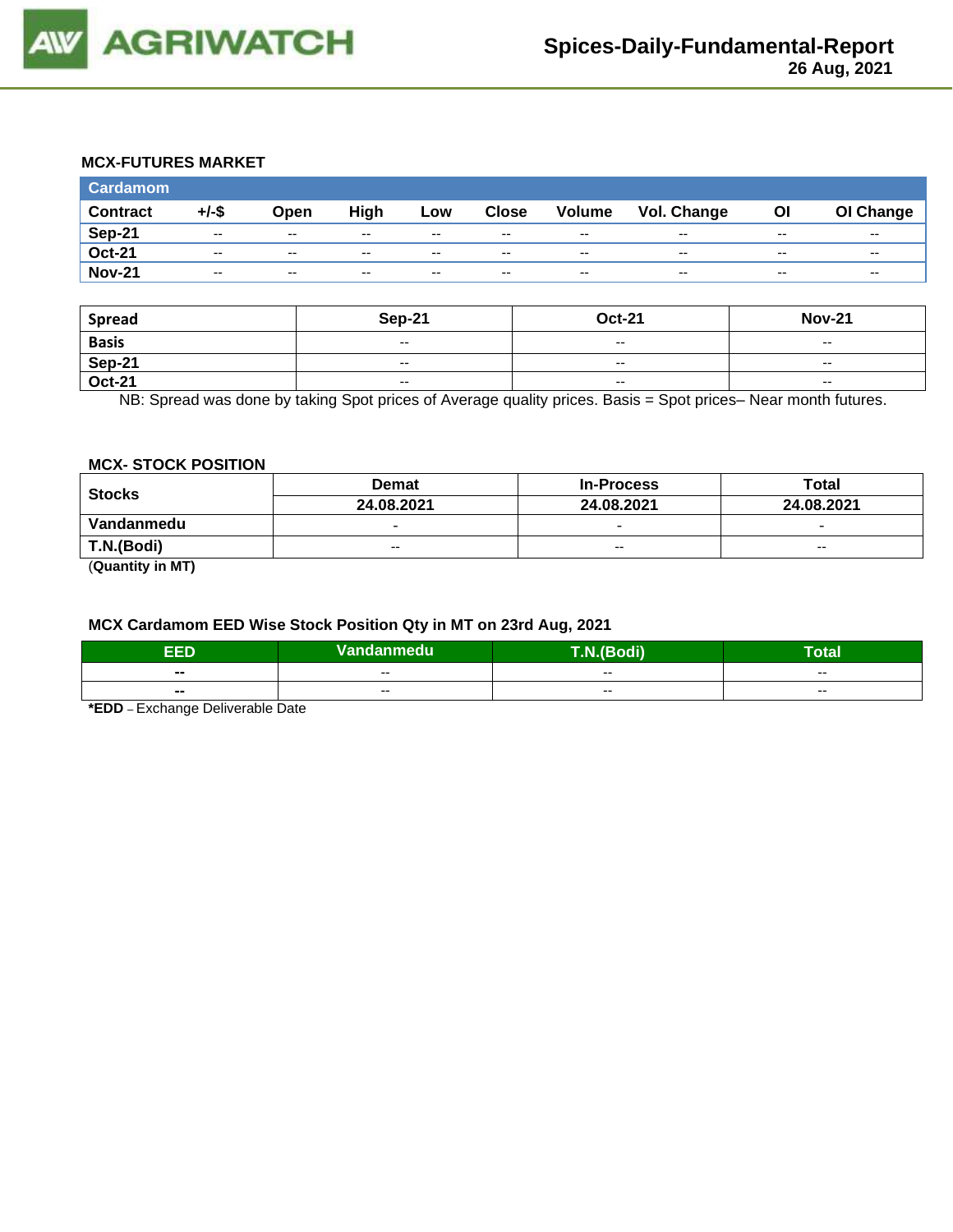

## **CORIANDER SEED**

## **Fundamentals:**

## **Today's Update:**

• By and large firm sentiment witnessed in Coriander spot market on Wednesday.

- Buyers from consumer center like Bihar, UP are active in the spot market mainly in Gondal, Kota, Ramganj etc. mandi due to good quality.
- Increasing arrivals reported in the spot market. Farmers are releasing their produce as coriander prices are higher compared to last year.
- Currently buyers reported inactive at the spot market. However, they may active in coming days as ending stocks slowly come down.
- *Agriwatch estimates lower ending stocks for 2021-22 (marketing year) likely to support Coriander prices in the coming days.*
- *As per Agriwatch production estimate, Coriander production for 2021-22 (marketing year) is estimated at 342,435 MT (85 lakh bags) compared to last year's 352,316 MT (88 lakh bags, 1 bag = 40 kg).*

| <b>Coriander Spot Market Prices (Loose): (Rs/Qtl)</b> |                               |               |           |           |                |  |  |
|-------------------------------------------------------|-------------------------------|---------------|-----------|-----------|----------------|--|--|
| <b>State</b>                                          | <b>Centre</b>                 | Grade (New)   | Change    |           |                |  |  |
|                                                       |                               | Eagle         | 7300      | 7300      | <b>Unch</b>    |  |  |
|                                                       | Kota<br><b>Benchmark</b>      | Eagle(Split)  | 7800      | 7800      | <b>Unch</b>    |  |  |
|                                                       | market                        | Badami        | 7000      | 7000      | <b>Unch</b>    |  |  |
|                                                       |                               | Badami(Split) | 7500      | 7500      | <b>Unch</b>    |  |  |
|                                                       |                               | Eagle         | 7200      | 7100      | 100            |  |  |
|                                                       |                               | Eagle(Split)  | 7200      | 7100      | 100            |  |  |
|                                                       | Ramganj                       | Badami        | 7000      | 6900      | 100            |  |  |
| Rajasthan                                             |                               | Badami(Split) | 7200      | 7100      | 100            |  |  |
|                                                       |                               | Scooter       | 8300      | 8200      | 100            |  |  |
|                                                       |                               | Eagle         | 7200      | 6900      | 300            |  |  |
|                                                       | <b>Baran</b>                  | Badami        | 6900      | 6700      | 200            |  |  |
|                                                       |                               | Eagle         | 7050      | 6850      | 200            |  |  |
|                                                       | <b>Bhawani</b>                | Badami        | 6850      | 6650      | 200            |  |  |
|                                                       |                               | Scooter       | 7250      | 7050      | 200            |  |  |
|                                                       |                               | Double Paroot | <b>NA</b> | <b>NA</b> | $\blacksquare$ |  |  |
|                                                       |                               | Badami        | 7300      | 6800      | 500            |  |  |
|                                                       | Guna                          | Eagle         | 7700      | 7200      | 500            |  |  |
|                                                       |                               | Scooter       | 8000      | 7500      | 500            |  |  |
| <b>Madhya Pradesh</b>                                 |                               | Badami        | 7200      | 6800      | 400            |  |  |
|                                                       | <b>Neemuch</b>                | Eagle         | 7500      | 7200      | 300            |  |  |
|                                                       |                               | Scooter       | <b>NA</b> | <b>NA</b> | $\blacksquare$ |  |  |
|                                                       | Gondal                        | Badami        | 8130      | 8055      | 75             |  |  |
| Gujarat                                               |                               | Eagle         | 8505      | 8455      | 50             |  |  |
|                                                       |                               | Eagle (Dal)   | <b>NR</b> | <b>NR</b> |                |  |  |
| <b>Delhi</b>                                          | <b>Khari Baoli</b><br>(Delhi) | Eagle         | <b>NR</b> | <b>NR</b> | $\blacksquare$ |  |  |
|                                                       |                               | Scooter       | <b>NR</b> | <b>NR</b> | $\blacksquare$ |  |  |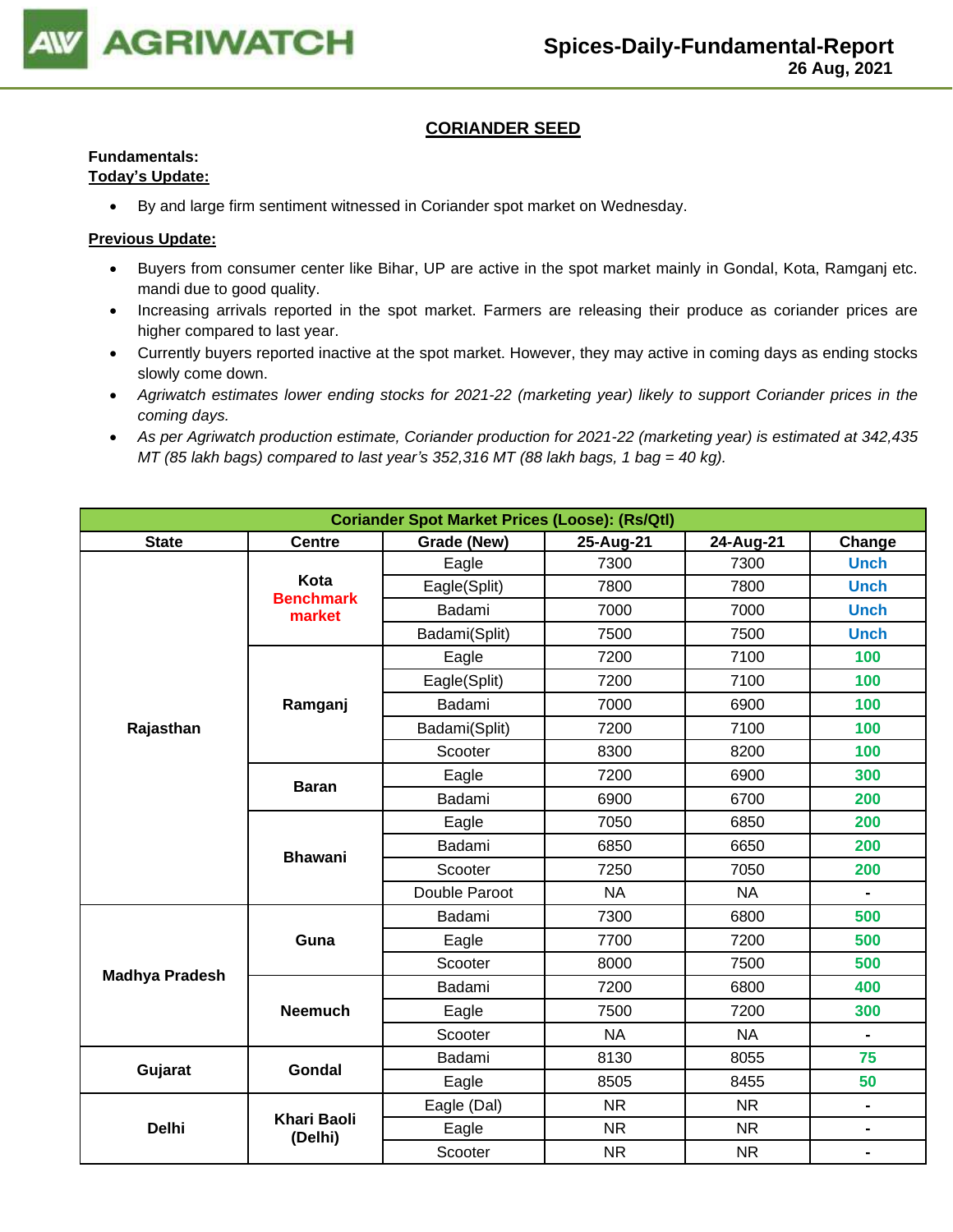

 **26 Aug, 2021**

| Arrival & Off-take in bags (1 bag = 40 kg) |                |               |           |           |             |  |
|--------------------------------------------|----------------|---------------|-----------|-----------|-------------|--|
| <b>State</b>                               |                | <b>Centre</b> | 25-Aug-21 | 24-Aug-21 | Change      |  |
|                                            | Kota           |               | 1500      | 600       | 900         |  |
|                                            |                | Offtake       | 1500      | 600       | 900         |  |
|                                            | Ramganj        | Arrival       | 3500      | 4000      | $-500$      |  |
|                                            |                | Offtake       | 3500      | 4000      | $-500$      |  |
| Rajasthan                                  | <b>Baran</b>   | Arrival       | 1000      | 1000      | <b>Unch</b> |  |
|                                            |                | Offtake       | 1000      | 1000      | <b>Unch</b> |  |
|                                            | <b>Bhawani</b> | Arrival       | 400       | 50        | 350         |  |
|                                            |                | Offtake       | 400       | 50        | 350         |  |
| <b>Madhya Pradesh</b>                      | Guna           | Arrival       | 4000      | 2000      | 2000        |  |
|                                            |                | Offtake       | 4000      | 2000      | 2000        |  |
|                                            |                | Arrival       | 1200      | 400       | 800         |  |
|                                            | <b>Neemuch</b> | Offtake       | 1200      | 400       | 800         |  |

### **NCDEX-FUTURES MARKET**

| <b>Coriander</b> |       |      |      |      |       |               |             |       |           |
|------------------|-------|------|------|------|-------|---------------|-------------|-------|-----------|
| <b>Contract</b>  | +/-\$ | Open | High | Low  | Close | <b>Volume</b> | Vol. Change | Οl    | OI Change |
| Sep-21           | 228   | 8476 | 8750 | 8390 | 8586  | 3.450         | 3.425       | 6.860 | 6.820     |
| <b>Oct-21</b>    | 262   | 8690 | 8978 | 8658 | 8822  | 820           | $-2.270$    | .020  | $-6.110$  |
| <b>Nov-21</b>    |       | 8560 | 8560 | 8560 | 8560  |               | $-300$      |       | $-400$    |

| <b>Spread</b> | <b>Sep-21</b> | <b>Oct-21</b> | <b>Nov-21</b> |
|---------------|---------------|---------------|---------------|
| <b>Basis</b>  | $-1286$       |               |               |
| Sep-21        |               | 236           |               |
| <b>Oct-21</b> |               |               | $-262$        |

NB: Spread was done by taking Spot prices of Average quality prices at Kota. Basis = Spot prices– Near month futures

#### **NCDEX- STOCK POSITION**

| <b>Stocks</b> | <b>Demat</b> | <b>In-Process</b>        | Total          |
|---------------|--------------|--------------------------|----------------|
|               | 24.08.2021   | 24.08.2021               | 24.08.2021     |
| <b>Baran</b>  |              |                          | $\blacksquare$ |
| Gondal        | 4024         |                          | 4024           |
| Kota          | 312          |                          | 312            |
| Ramganj       |              | $\overline{\phantom{a}}$ | $\blacksquare$ |
| (n1N)         |              |                          |                |

(**Quantity in MT)**

#### **NCDEX Coriander EED Wise Stock Position Qty in MT on 23rd Aug, 2021**

| <b>EED</b>   | Gondal | <b>Kota</b> | Ramganj Mandi | <b>Total</b> |
|--------------|--------|-------------|---------------|--------------|
| $10-Sep-21$  | 328    | 312         | $- -$         | 640          |
| 10-0ct-21    | 2420   | 10          | $\sim$        | 2430         |
| 10-Nov-21    | 417    | $- -$       | $- -$         | 417          |
| $10$ -Dec-21 | 699    | 10          | $\sim$        | 709          |
| $10$ -Jan-22 | 170    |             | $\sim$        | 170          |
| <b>Total</b> | 4034   | 332         | $\sim$ $\sim$ | 4366         |